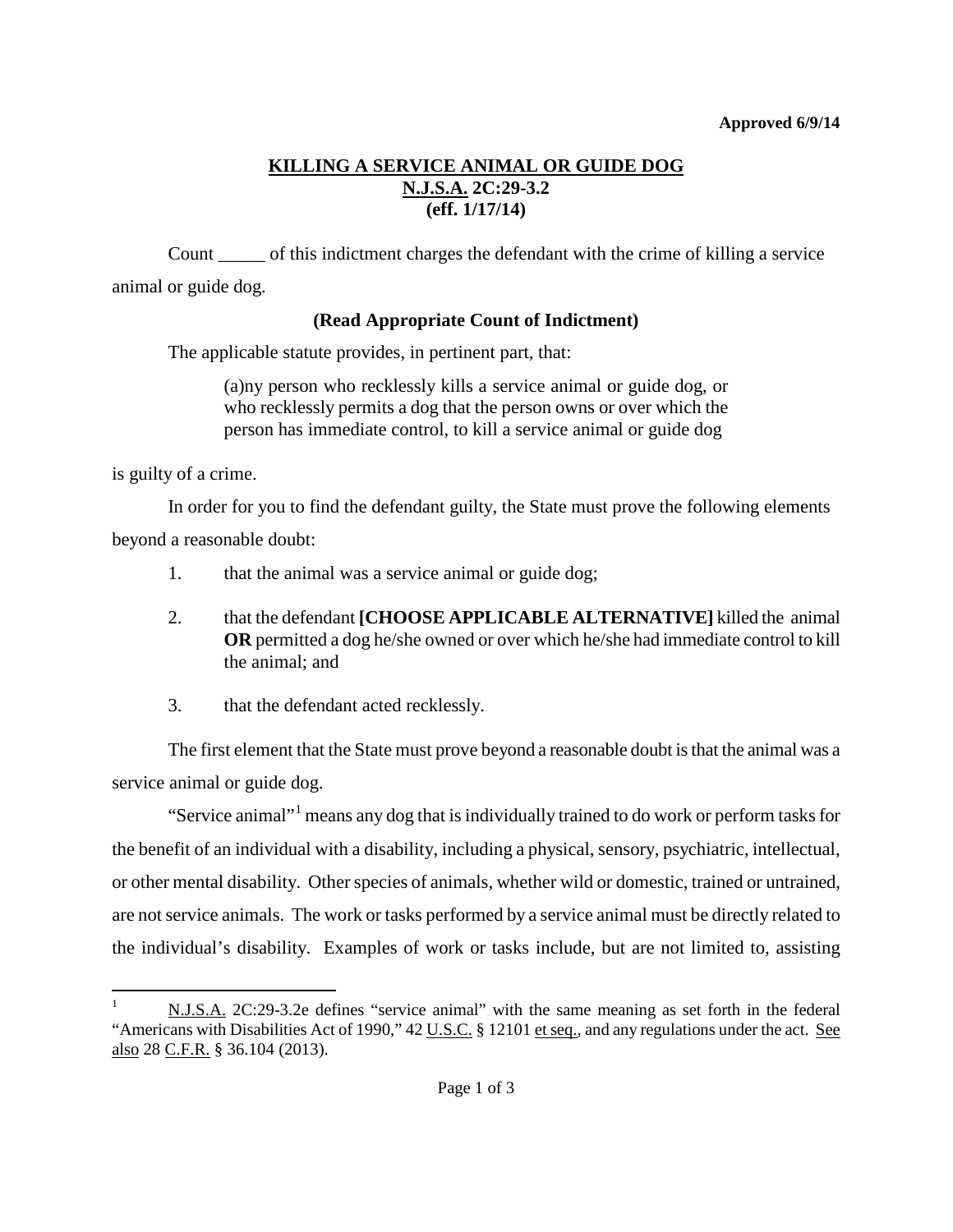## **KILLING A SERVICE ANIMAL OR GUIDE DOG N.J.S.A. 2C:29-3.2**

individuals who are blind or have low vision with navigation and other tasks, alerting individuals who are deaf or hard of hearing to the presence of people or sounds, providing non-violent protection or rescue work, pulling a wheelchair, assisting an individual during a seizure, alerting individuals to the presence of allergens, retrieving items such as medicine or the telephone, providing physical support and assistance with balance and stability to individuals with mobility disabilities, and helping persons with psychiatric and neurological disabilities by preventing or interrupting impulsive or destructive behaviors. The crime deterrent effects of an animal's presence and the provision of emotional support, well-being, comfort, or companionship do not constitute work or tasks for the purposes of this definition.

"Guide dog"<sup>[2](#page-0-1)</sup> means a dog which has been or is being raised or trained to provide assistance" to a blind or deaf person, including but not limited to a dog that has been or is being raised or trained by a volunteer puppy raiser or staff member of an organization generally recognized as being involved in the rehabilitation of the blind or deaf and reputable and competent to provide dogs with specialized training.

The second element that the State must prove beyond a reasonable doubt is that the defendant **[CHOOSE APPLICABLE ALTERNATIVE]** killed the animal **OR** permitted a dog he/she owned or over which he/she had immediate control to kill the animal.

The third element that the State must prove beyond a reasonable doubt is that the defendant acted recklessly.

A person acts recklessly with respect to the result of his/her conduct if he/she consciously disregards a substantial and unjustifiable risk that the result will occur from his/her conduct. The risk must be of such a nature and degree that, considering the nature and purpose of the actor's conduct and the circumstances known to the actor, its disregard involves a gross deviation from the standard of conduct that a reasonable person would observe in the actor's situation. One is said to act recklessly if one acts with recklessness, with scorn for the consequences, heedlessly, fool-hardily.

<sup>&</sup>lt;sup>2</sup> See N.J.S.A. 2C:29-3.2e.